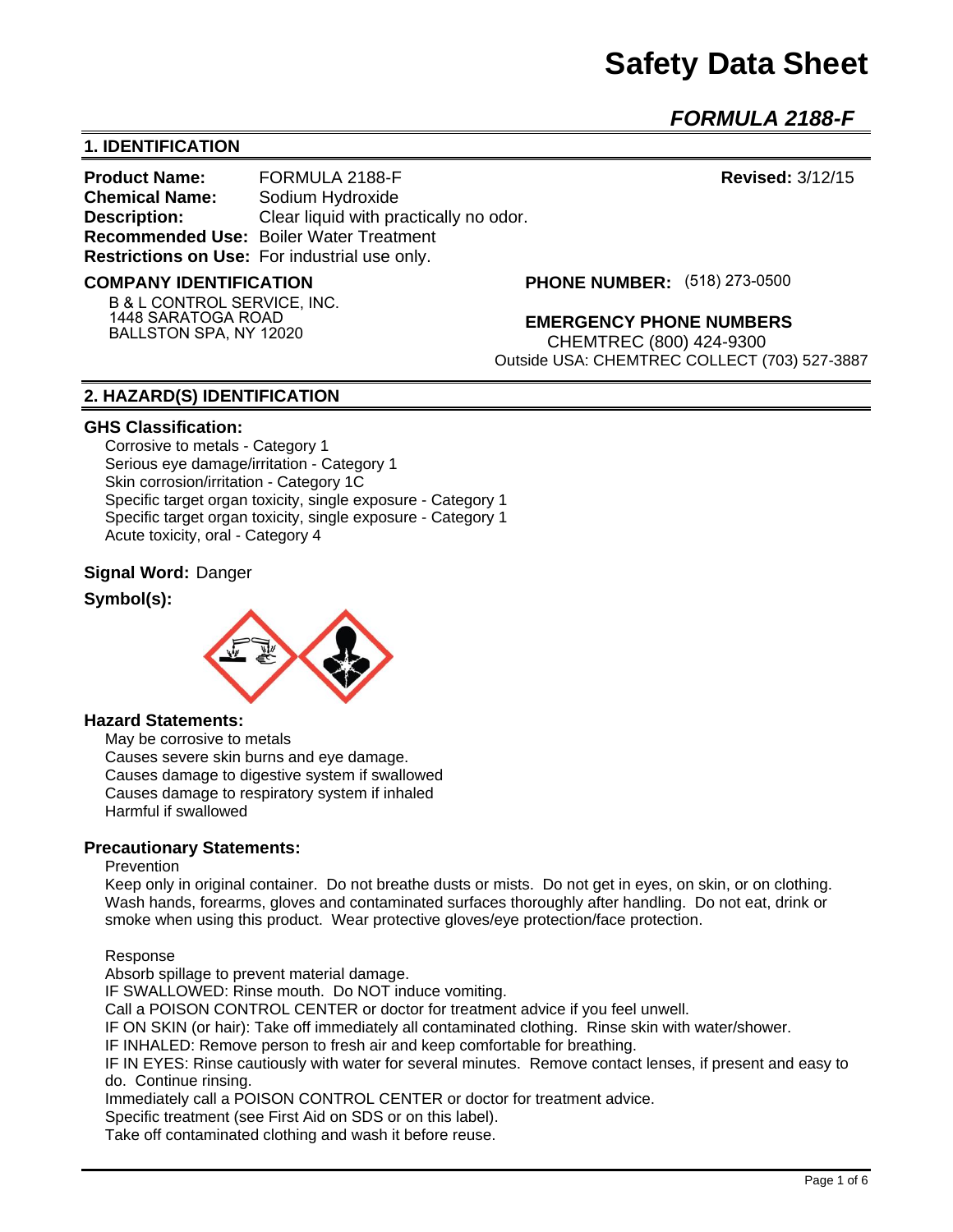IF exposed or concerned: Call a POISON CONTROL CENTER or doctor for treatment advice.

Storage Store locked up. Store in corrosive resistant container with a resistant inner liner.

Disposal

Dispose of contents/container in accordance with local, regional, national and international regulations.

### **Hazards Not Otherwise Classified:** None Known.

#### **Percentages of Components with Unknown Acute Toxicity:**

Inhalation: 24%

| 3. COMPOSITION / INFORMATION ON INGREDIENTS |                 |               |  |
|---------------------------------------------|-----------------|---------------|--|
| <b>CHEMICAL INGREDIENTS</b>                 | <b>CAS NO.*</b> | PERCENT (%)** |  |
| SODIUM HYDROXIDE                            | 1310-73-2       | 19% - 29%     |  |
| Legend: L=<1%; M=1-10%; H=>10%              |                 |               |  |

**\* Exposure limit and regulatory information in Sections 8 & 15**

**\*\* Exact percentage is a trade secret. Concentration range is provided to assist users in providing appropriate protections.**

#### **4. FIRST AID MEASURES**

- **Eye Contact:** Immediately flush eyes with a directed stream of cool, clear water for at least 30 minutes. Forcibly holding eyelids apart to ensure complete irrigation of all eye and lid tissues. Remove contact lenses, if present, after the first 5 minutes, then continue rinsing eye. Do not allow individual to rub their eyes. Get medical attention urgently, preferably from an ophthalmologist. Do not transport the victim until the recommended flushing period is completed, unless a portable emergency eye wash bottle is immediately available.
- **Skin Contact:** Immediately wash skin with soap and plenty of water while removing contaminated clothing, for at least 15-20 minutes. Call a poison control center or doctor for treatment advice. Do not take contaminated clothing home to be laundered. Shoes and other leather items which cannot be decontaminated should be disposed of properly. Suitable emergency safety shower facility should be immediately available.
- **Inhalation:** Remove victim to fresh air. If individual experiences nausea, headache, dizziness, has difficulty in breathing or is cyanotic, seek medical attention. If not breathing, give artificial respiration via a suitable mechanical device such as a bag and mask. Do not use mouth-to-mouth resuscitation.
- **Ingestion:** Do not induce vomiting. Rinse mouth with copious quantities of water first and get immediate medical attention. Drink several glasses of water. Never give anything by mouth to an unconscious person. If vomiting occurs, keep airways clear.
- **Note to Physician:** There is no specific antidote. Treatment of overexposure should be directed at the control of symptoms and the clinical condition of the patient. Aspiration may cause lung damage. Probable mucosal damage may contraindicate the use of gastric lavage.

### **Most Important Symptoms/Effects:**

- **Eye Contact:** May cause severe irritation or burns. Prolonged contact may cause irreversible damage and/or blindness.
- **Skin Contact:** Prolonged contact may cause severe irritation or burns. Severity is generally determined by concentration of solution and duration of contact.
- **Inhalation:** Inhalation of vapor or mist can cause severe irritation of nose, throat, and lungs. May cause damage to the upper respiratory tract and lungs under severe conditions.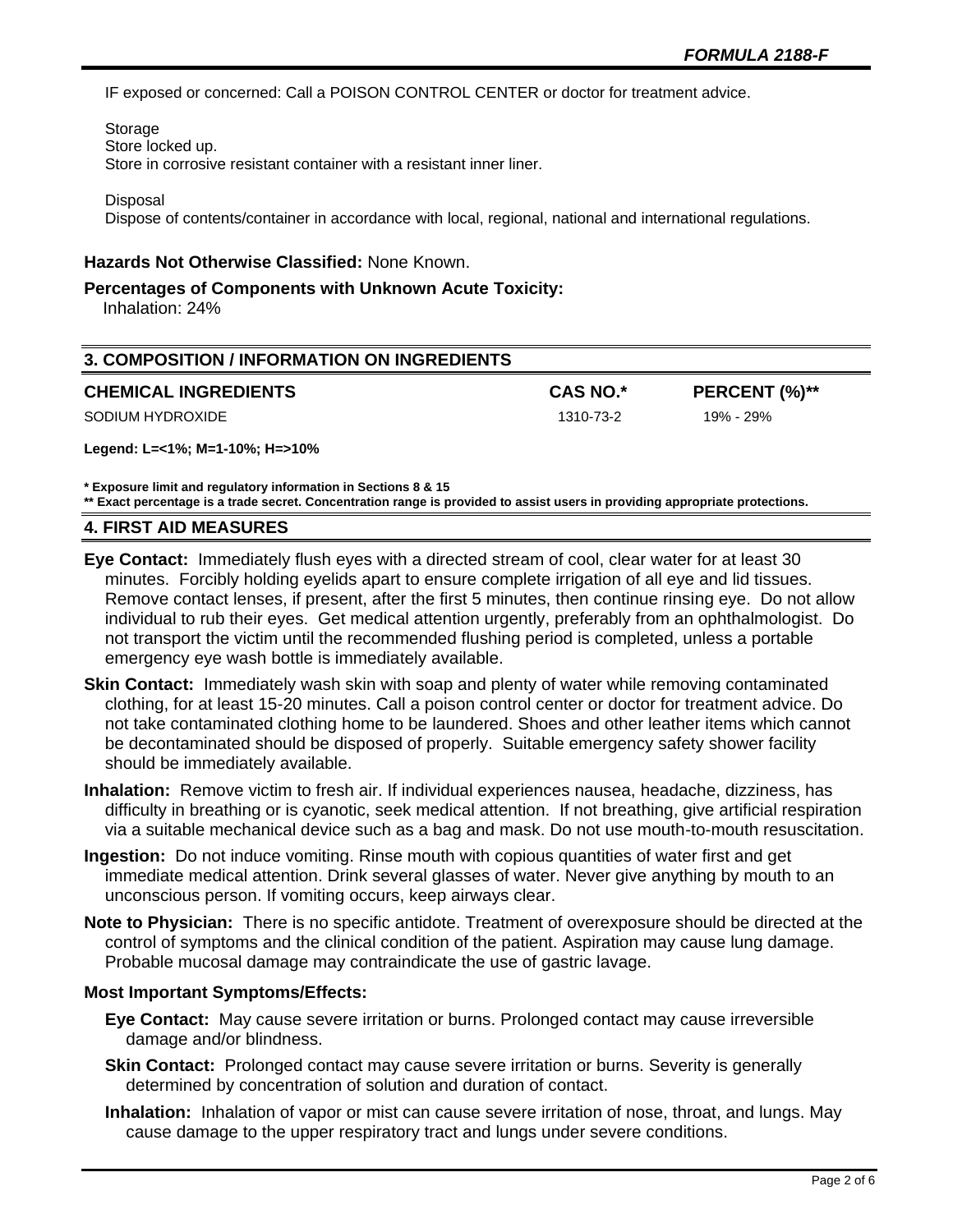**Ingestion:** May be toxic. May cause severe burns or complete perforation of the tissues of the mouth, throat, esophagus and stomach. Large amounts can result in acute toxic effects which may be fatal.

**Indication of Immediate Medical Attention and Special Treatment, if Necessary:** Other than acute, none known. See section 11 for toxicological information.

## **5. FIRE FIGHTING MEASURES**

**Suitable (and Unsuitable) Extinguishing Media:** Any media suitable for the surrounding fire.

**Specific Hazards Arising from the Chemical:** Product is corrosive to eyes, skin, and respiratory system. Closed containers may rupture (due to buildup of pressure) when exposed to extreme heat. If evaporated to dryness, some product residuals may burn. Contact with some metals may generate explosive hydrogen gas. Thermal decomposition may release oxides of sodium.

**Special Protective Equipment and Precautions for Fire-Fighters:** Wear self-contained breathing apparatus and full turn-out gear. Approach fire from upwind direction. If possible, move containers away from fire. Cool fire exposed containers with water spray. If containers rupture or leak, product may evolve irritating or toxic gas under extreme heat. Contain runoff.

## **6. ACCIDENTAL RELEASE MEASURES**

### **Spill Containment and Clean-up Instructions:**

Wear suitable protective equipment found in section 8. Small spill may be absorbed in sawdust or other suitable absorbent. Larger spills should be diked to prevent runoff and the material pumped into a suitable container. The area may then be flushed with copious quantities of water. Sweepings constitute a hazardous waste and must be disposed of accordingly. Avoid release of this product into the environment to prevent contamination of soil, sewers, natural waterways and/or groundwater. See Section 12 for Ecological Information.

## **7. HANDLING AND STORAGE**

**Handling and Storage:** When diluting with water, always add product slowly to water and not water to product which could result in excessive heat generation, dangerous boiling, and spattering.

Store in a cool, dry, well ventilated area, between 10°C and 49°C. Keep containers tightly closed when not in use and follow all recommended safety precautions when handling the material. Keep out of sun and away from heat or open flame. Keep away from incompatible materials. See Section 10 for incompatible materials.

## **8. EXPOSURE CONTROL / PERSONAL PROTECTION**

**Engineering Controls:** General ventilation satisfactory. Mechanical may be required to keep concentration below maximum airborne exposure limits in confined areas.

### **PERSONAL PROTECTION EQUIPMENT**

- **Respiratory:** Not normally required unless product is openly handled in confined areas where high concentrations of vapor could occur. Where misting may occur, wear an OSHA/NIOSH approved (or equivalent) half-mask, dust/mist air purifying respirator. Air-purifying respirators should be equipped with organic vapor cartridges.
- **Eyes and Face:** Chemical splash goggles or face shield/goggle combination

**Hands and Skin:** Chemical resistant rubber, neoprene latex or PVC

**Other Protective Equipment:** Eyewash station and safety shower in area of use. Rubber apron and boots are also recommended where workers will be handling the product.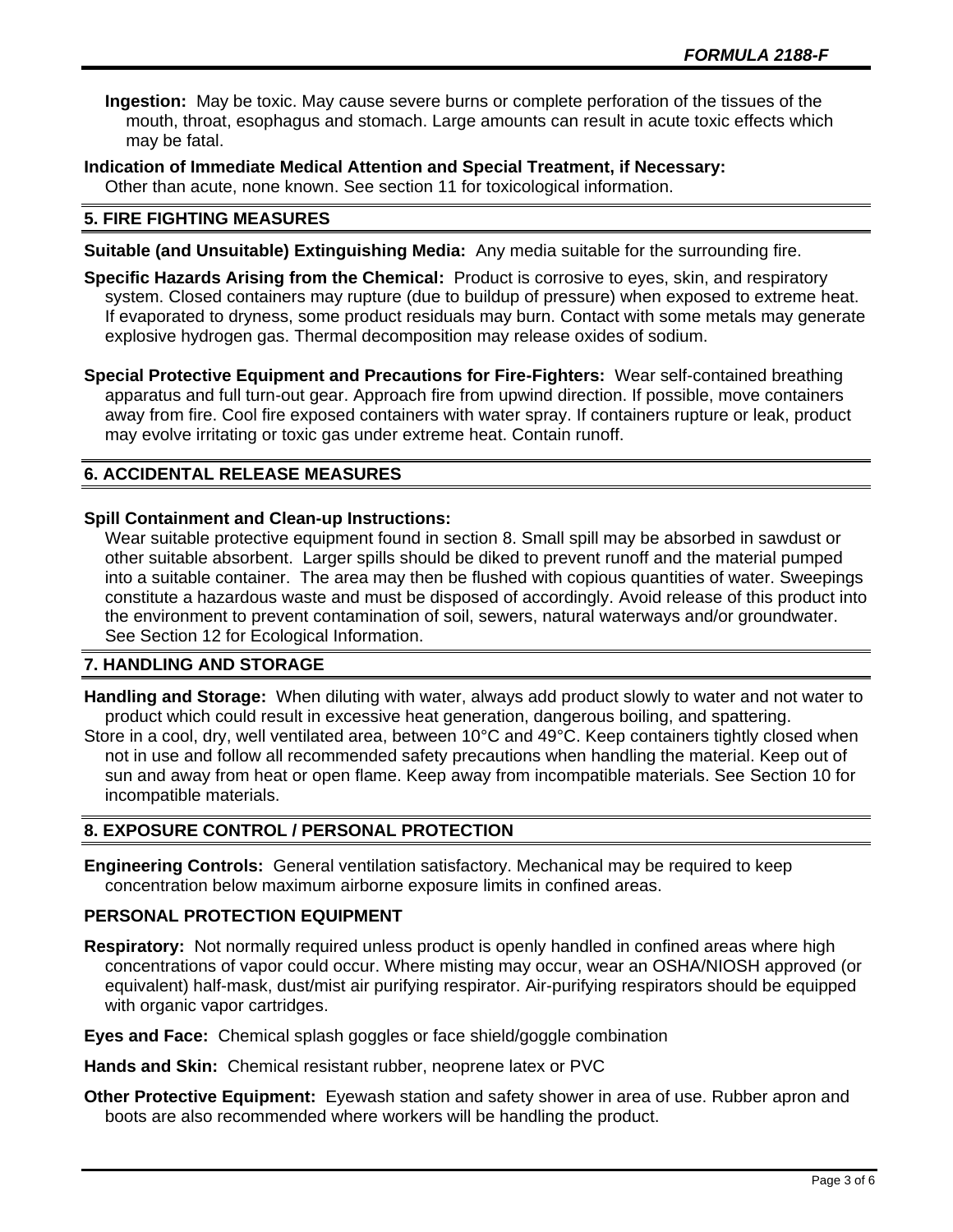## **EXPOSURE GUIDELINES**

**Exposure Limits:** 

# **COMPONENT TLV**

SODIUM HYDROXIDE 2mg/m<sup>3</sup>/15M

## **9. PHYSICAL AND CHEMICAL PROPERTIES**

| <b>Appearance and Odor:</b>         | Clear liquid with practically no odor. |                                        |                        |
|-------------------------------------|----------------------------------------|----------------------------------------|------------------------|
| <b>Odor Threshold:</b>              | N.D.                                   | <b>Vapor Pressure:</b>                 | 13 @60°C               |
| pH (undiluted):                     | > 13.5                                 | <b>Vapor Density:</b>                  | N.A.                   |
| <b>Freeze Point:</b>                | $< 2^{\circ}$ C (35 $^{\circ}$ F)      | Specific Gravity(@22°C):               | $1.266 - 1.274$        |
| <b>Boiling Point:</b>               | $>100^{\circ}$ C (212°F)               | <b>Solubility in Water:</b>            | Complete               |
| <b>Flash Point:</b>                 | None                                   | <b>Partition Coefficient:</b>          | N.D. (n-octanol/water) |
|                                     |                                        | <b>Auto-Ignition Temperature:</b>      | N.D.                   |
| <b>Evaporation Rate:</b>            | ~1                                     | <b>Decomposition Temperature: N.D.</b> |                        |
| Flammability (solid, gas): No       |                                        | <b>Viscosity:</b>                      | N.D.                   |
| Flammable Limits in Air: LFL - N.A. |                                        |                                        |                        |
|                                     | $UFL - N.A.$                           |                                        |                        |

## **10. STABILITY AND REACTIVITY**

**Reactivity:** Highly reactive to incompatible materials. Slowly attacks glass at room temperature.

**Chemical Stability:** Stable under normal conditions

**Possibility of Hazardous Reactions:** Will not occur under normal conditions.

**Conditions to Avoid:** Avoid water, excessive heat, sparks or open flames.

**Incompatible Materials:** Contact with water, concentrated acids or oxidizing agents may result in violent reactions. Contact with aluminum, tin or zinc, or alloys containing these metals should be avoided.

**Hazardous Decomposition Products:** Thermal decomposition may release oxides of sodium.

## **11. TOXICOLOGICAL INFORMATION**

**Ingestion Testing:** Rat, LD50: 1,250 mg/kg\*

**Skin Testing:** Rabbit, LD50: > 5,000 mg/kg\*

**Inhalation Testing:** None established for this product.

\*Calculated based on GHS acute toxicity formula.

## **CHRONIC TOXICITY DATA**

**Sensitization Testing:** None established for this product.

**Other Testing:** None established for this product.

**Routes of Exposure:** Eyes, Ingestion, Inhalation, Skin.

**Eye Contact:** May cause severe irritation or burns. Prolonged contact may cause irreversible damage and/or blindness.

- **Skin Contact:** Prolonged contact may cause severe irritation or burns. Severity is generally determined by concentration of solution and duration of contact.
- **Inhalation:** Inhalation of vapor or mist can cause severe irritation of nose, throat, and lungs. May cause damage to the upper respiratory tract and lungs under severe conditions.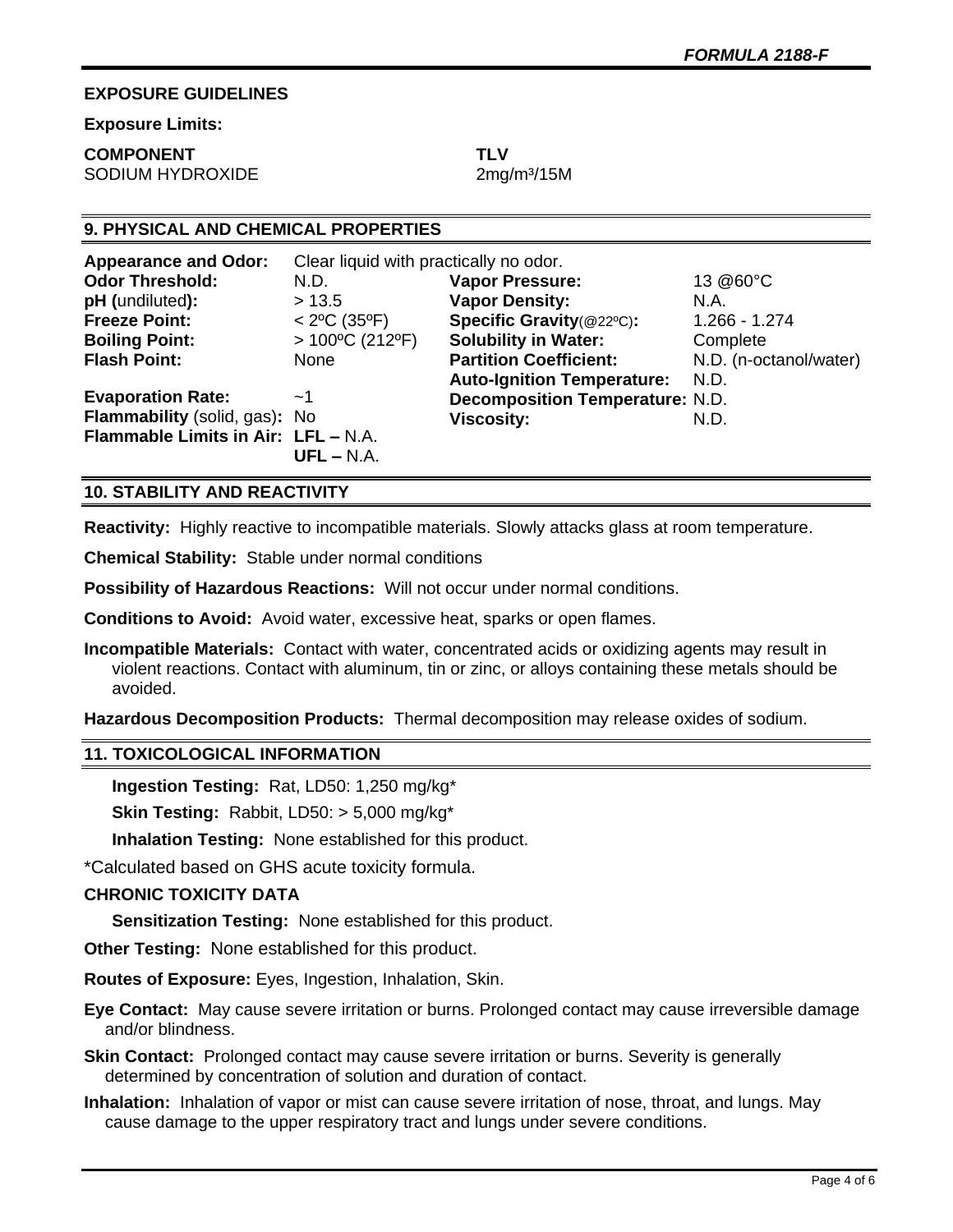**Ingestion:** May be toxic. May cause severe burns or complete perforation of the tissues of the mouth, throat, esophagus and stomach. Large amounts can result in acute toxic effects which may be fatal.

**Medical Conditions Aggravated by Exposure:** Asthma, bronchitis, emphysema and other lung diseases and chronic nose, sinus and throat conditions. Skin irritation may be aggravated in individuals with existing skin disorders.

**Chronic Effects from Repeated Overexposure:** Corrosive to all body tissues to which it comes in contact. The chronic local effect may consist of multiple areas of superficial destruction of the skin or primary dermatitis. Similarly, inhalation of the dust or mist may result in varying degrees of irritation or damage to the upper respiratory tract tissues and an increased susceptibility to respiratory illness.

## **12. ECOLOGICAL INFORMATION**

## **Aquatic Toxicity Data:**

 Invertebrate: Daphnia magna, EC50/48hr: 167 mg/l\* Fish: Rainbow trout, LC50/96hr: 413 mg/l\* \*Calculated based on GHS acute aquatic toxicity formula.

**Product Fate Data:** Degrades readily by reacting with natural carbon dioxide in the air.

**Biodegradation Data:** Does not bioaccumulate.

## **13. DISPOSAL CONSIDERATIONS**

**Waste Disposal:** Dispose of in accordance with local, regional, national and international regulations. Contact the Hazardous Waste representative at the nearest EPA Regional Office for guidance. Container Disposal: Triple rinse container (or equivalent) promptly after emptying and offer for reconditioning if appropriate. Empty the rinsate into application equipment or a mix tank or store rinsate for later use or disposal.

## **14. TRANSPORT INFORMATION**

#### **US DEPARTMENT OF TRANSPORTATION (DOT) INFORMATION UN/NA ID Number:** UN1824

**Proper Shipping Name:** SODIUM HYDROXIDE SOLUTION **Hazard Class:** 8 **Packing Group:** PGII

## **VESSEL TRANSPORT (IMO/IMDG)**

**UN/NA ID Number:** UN1824 **Proper Shipping Name:** SODIUM HYDROXIDE SOLUTION **Hazard Class:** 8 **Packing Group:** PGII **Marine Pollutant:** No

### **15. REGULATORY INFORMATION**

### **US FEDERAL REGULATIONS**

**TSCA:** All ingredients listed or exempt from listing. **CERCLA and/or SARA RQ:** N.A **SARA Section 302 Hazard Class:** N.A **SARA Section 311/312 Chemicals:**  Acute Health Hazard: Yes Chronic Health Hazard: No Fire Hazard: No Sudden Release of Pressure Hazard: No